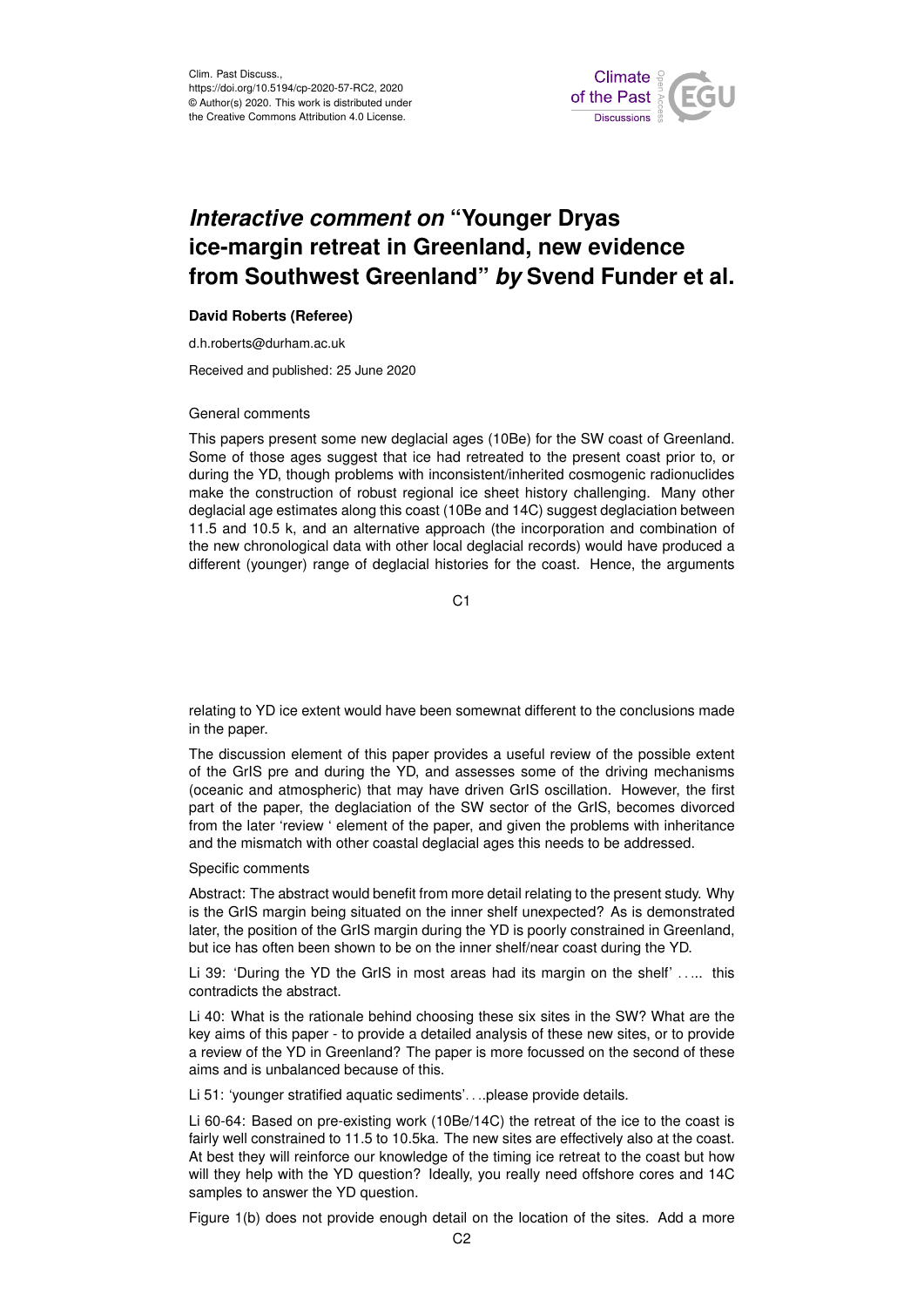detailed map. Perhaps split the area north and south. Spatially (a few km's), many of these sites are at the coast and very close to pre-existing sites that have been dated. Do they provide the necessary lateral extent to effectively differentiate deglacial ages?

Li 130-132: 'therefore consider a spread of old ages as "inheritance outliers", while the mean of clustered younger ages gives the most reliable deglaciation age'. Inheritance does cause problems, not least because all the samples could be affected by inheritance and it cannot be quantified in any of the samples. Perhaps a more statistically robust approach to this (e.g. Jones et al. 2019 or Roberts et al., 2020 - Uncertainty weighted means/Chi-squared/extreme studentised deviation test) would provide an alternative framework for assessing the outliers?

Have the author also thought about combining their new data with pre-existing ages to provide more robust local datasets. It's a question of the lateral extent (spatial) and rate of retreat (temporal), but it is worth considering and could provide an alternative framework for deglaciation (to compare against).

Li 136- 148: Buksefjord - deglacial age of 12.3  $\pm$  0.2 ka in mid-Younger Dryas (based on two ages) – this is much older than all other reported sites locally (10.7 to 11.4 ka). So, this could be inheritance, or deglaciation in the skaegaard (where is this?) indicates that the fjord glaciers lingered in their troughs while the adjacent coastal areas became ice free - the uncertainty makes it difficult to know which.

Li 149-160: Fiskenæsset deglaciated at  $13.3 \pm 0.5$  ka – a robust set of samples that point to pre YD deglaciation. Local deglaciation previously reported at 10.6 - 10.5 ka. 'Even though these ages are minimum constraints for deglaciation, it is not likely that they postdate the deglaciation of the outer archipelago with 2000 years. This indicates that also here the major outlet glaciers reached the inner shelf, while adjacent areas had been ice free for some time'... Please explain this concept further for the benefit of the reader, as their does not seem to be any evidence presented to support this statement.

C3

Li 162 – 169: Ravns Storø – a mixed set of ages with the two youngest providing an age of  $11.7 \pm 0.2$  of deglaciation (post YD).

Lin171- 177: Avigaat - A large spread of ages  $13.7 \pm 1.1$ , 12.0  $\pm$  0.5 and 10.3  $\pm$  2.5 ka giving an average of 12.0  $\pm$  1.6. A local 14C age of provide an age 11.3 cal. Kyrs BP (possible mid YD deglaciation, but his is very poorly constrained).

Li 179 – 193: Paamuit – deglaciation at 12.2  $\pm$  0.2 ka (robust set of ages) ice-margin retreating from the inner shelf in mid-Younger Dryas. This probably overlaps within error with the Kuanersoq age of 11.7 ka (please clarify), though 12.2 ka is older that other local deglacial ages  $(11.2 - 11.0 \text{ ka})$ . 'we suggest that an ice stream in the Kuanersoq trough remained at the inner shelf while the adjacent coastal areas became ice free'. Based on the site descriptions provided and figure 1 it is very difficult for the reader to follow or substantiate this.

Li 195 – 204: Sermiligaarsuk deglaciation at 10.9  $\pm$ 2.3 ka based on one date. Only one other local deglacial date (9.7 cal. ka BP) - post YD deglaciation

It is worth noting that all these sites are essentially at the present coast. None of them give a consistent pattern for the timing of deglaciation from the inner shelf to the present day coastline. So, it is very difficult to make inferences about the behaviour of the GrIS pre or during the YD. What would happen if these new ages where averaged with other local deglacial ages? It would give a very different picture.

## Discussion

Li207-225: There is some evidence here to suggest ice withdrawing from the inner shelf pre or during the YD, but the 10Be ages are inconsistent. The arguments relating to ice steams sitting in the troughs later than the peripheral interstream areas along the coast makes glaciological sense, but is not really substantiated in any way in this paper.

Li227 – 248: This section provides a good overview the deglacial history of some other